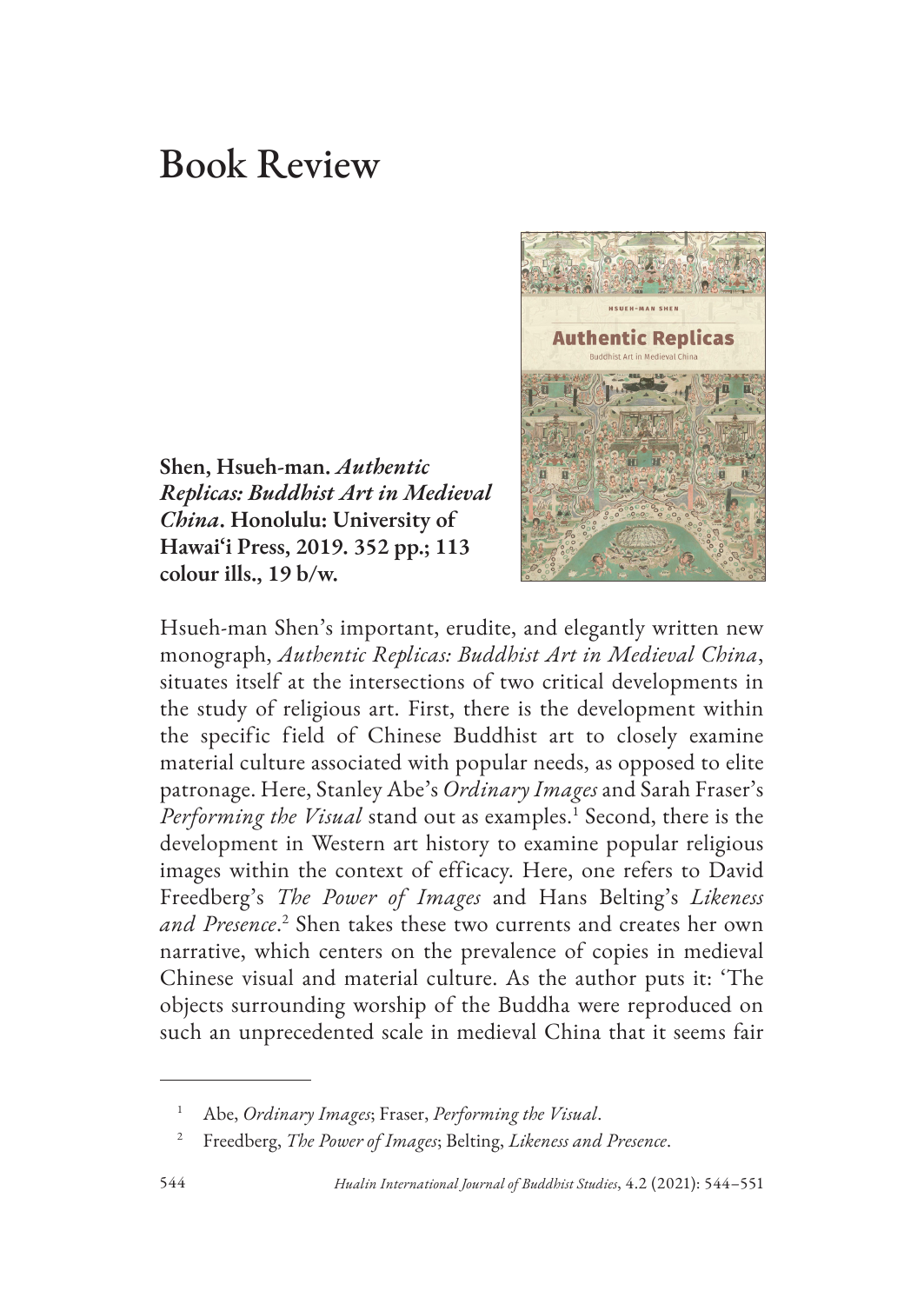to say that Buddhist material culture of the period is essentially a culture of replication' (2).

The book, comprised of an Introduction, seven chapters, and Concluding Remarks, is broadly divided into three sections. Part One focuses on material texts that are replicated, either through printing or manuscript copies. Part Two focuses on image replication. Part Three focus on the multiplication of relics and reliquaries. In addition, the author lays out an analytical framework in the Introduction of five 'modalities of replication' that appear throughout the seven chapters and three sections (9–10). It is useful for this review to present these five modalities:

- 1) Sequential production of substitutable copies (copies linked to a shared origin)
- 2) Concomitant installation of multiples (the display of identical copies at the same time)
- 3) Composition of designs from multiples (using parts of the original to create larger compositions)
- 4) Repeated performance of ritual and sacred acts (replicating the act and the object)
- 5) Fabrication of replication stories (claiming a connection between an object and the power source)

In Chapter One, 'Establishing Textual Authority in a Print Culture', the author explores how the Chinese Buddhist canon in its various copies established authority during an age of printing. It focuses on canon formation within the context of Chinese print culture and argues that printing the canon actually manifested its textual authority. The chapter is useful for its general overview of the contents and history of the Chinese Buddhist canon, which the author impressively links to similar canon formation in the Liao 遼 territories, Korea, and Japan. More specifically, the author explores how inscriptions emphasize the connection between the production of printing blocks and the generation of merit through a close study of prints sponsored by a tenth century ruler of Dunhuang, Cao Yuanzhong 曹元忠. One inscription reads, 'Cao Yuanzhong hired a craftsman to cut this printing block in the hope of bringing safety to the state and peace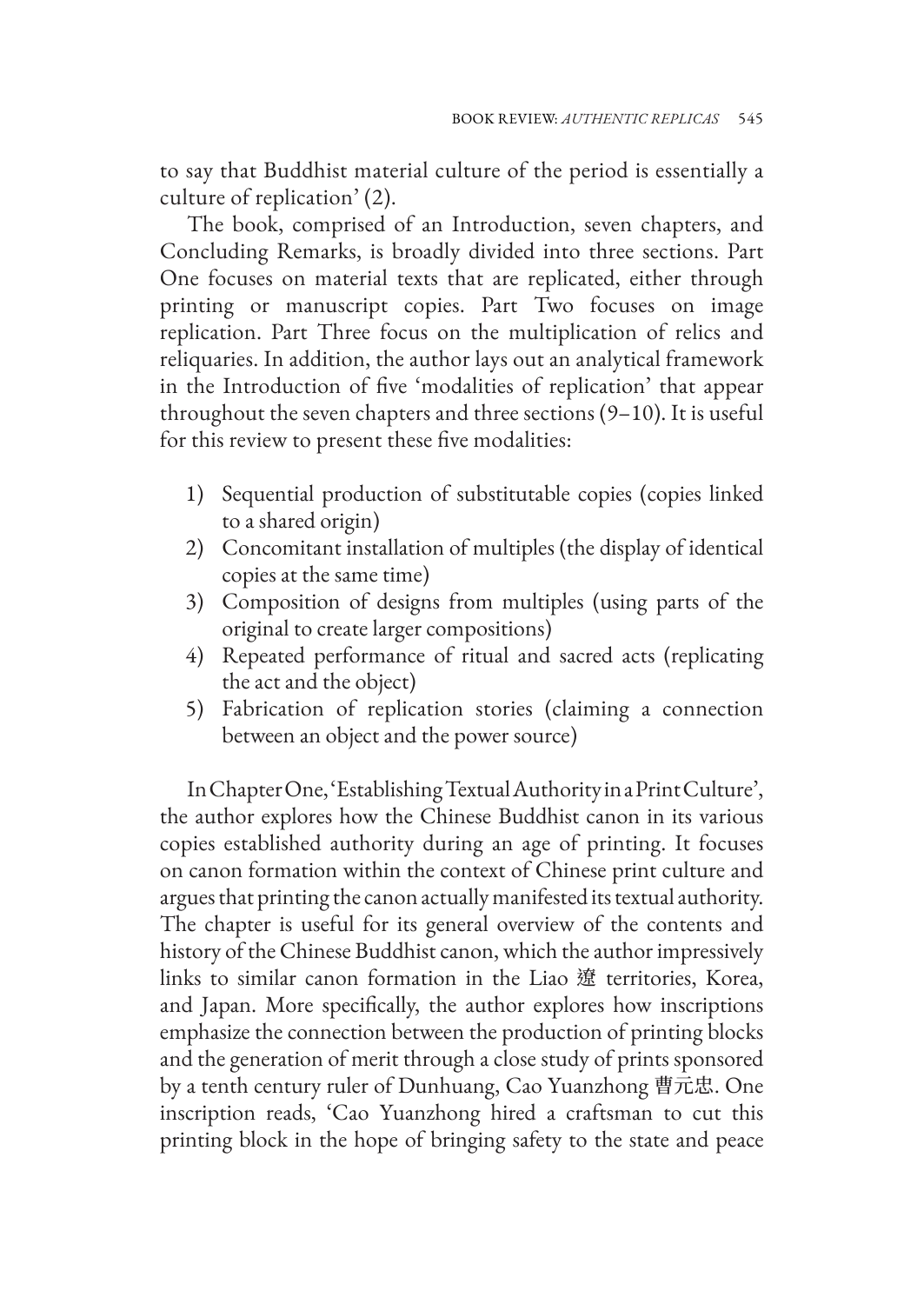to the people' (28). For the author, this is clear evidence that the printing block itself had the power to bring good fortune. This power would then be passed on to the prints made from the block. 'Thus, in theory, even after a wooden block had become worn, its word or image impressions vague, its inherent power remained undiminished' (28). In addition, these blocks had the benefit of textual accuracy that was directly related to merit accumulation and associated blessings. In freehand manuscript writing, human errors are inevitable, and could seriously damage the efficacy of sacred words. 'In this respect, reproductions using woodblocks with their guarantee of accuracy was superior to manual transcription. Moreover, the foolproof fidelity of the printed production earned then the status of "genuine" originals that could serve as models for manual transcriptions' (29). The author then explores the process of reproducing text relics, something that both elite and popular audiences pursued. Text relics were one of three major relic types: body relics, contact relics, and dharma (or text) relics. Dharma relics included all of the Buddha's teachings in its material forms, from short verses to complete sutras. The author sums up the importance of dharma relics thus: 'although there was disagreement within the broader Buddhist tradition about the spiritual equivalence of dharma relics and body relics, in practice both were used as reminders or embodiments of the Buddha' (33).

In Chapter Two, 'Accruing Merit in a Manuscript Culture', the author explores the replication of individual scriptures in the manuscript culture that flourished alongside the print culture discussed in Chapter One. The author makes the distinction between the use of print culture to establish textual authority and manuscript culture used to earn merit through sincerity expressed through uniqueness and personalization, which is better manifested in manuscripts than in prints. The author's analysis then extends to Japan, where there was a similar interest in the replication of texts and a belief in the Final Dharma, the last of the three ages of Buddhism following the death of the Buddha, which led to the building of sutra mounds in Japan that commemorated scriptures or text relics. The author also explores manuscripts as sites of embellishment in the manner of Buddhist art and architecture. These decorations took the form of luxury materials such as gold or silver ink written on blue paper, rendering the material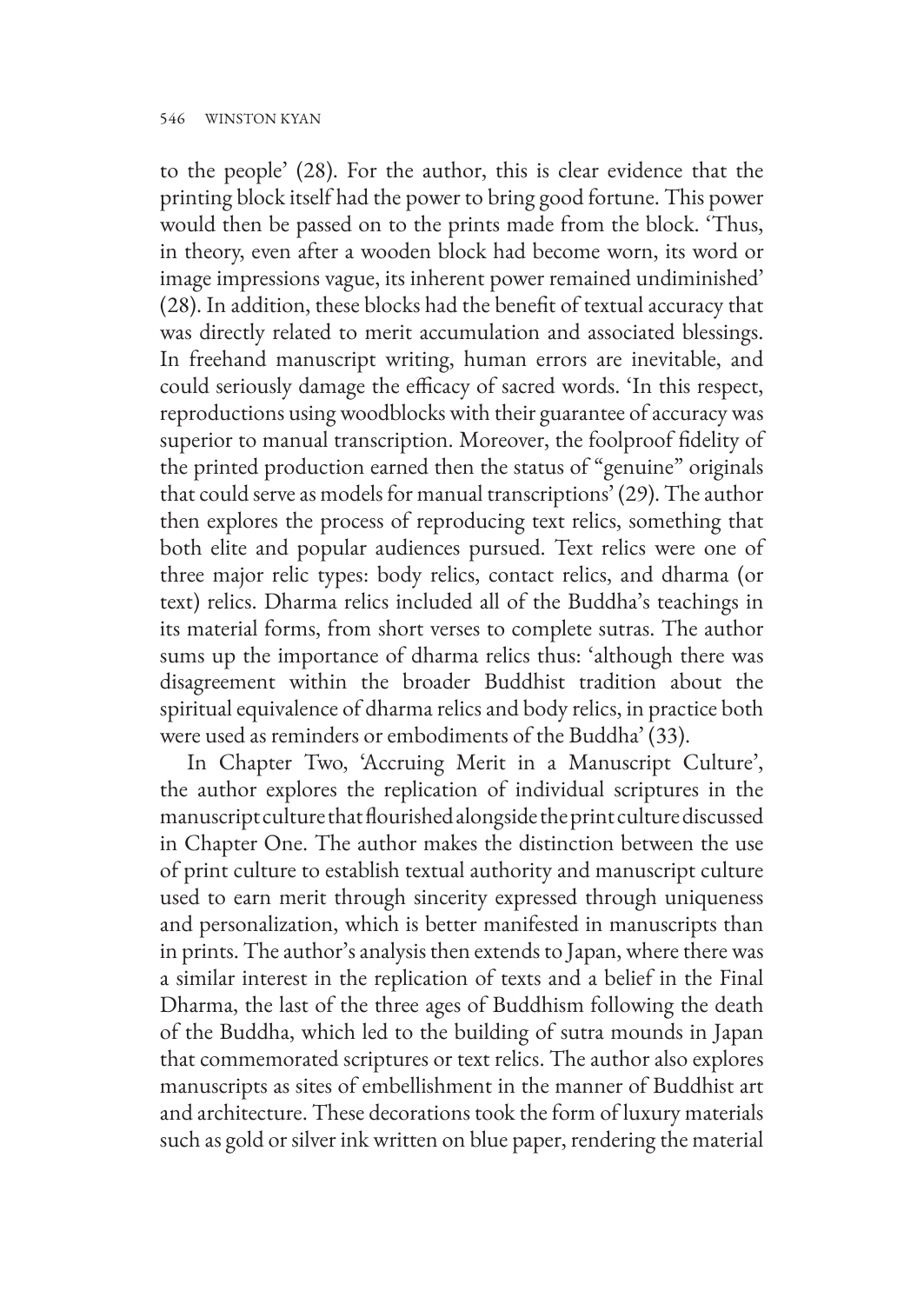properties of the object equally worthy of reverence as the sacred words they spelled out. The author then argues that 'under the influence of the cult of scripture and its doctrine of merit accrual through replication, the marriage of Buddhist ideas and Chinese methods of textual replication grew even stronger, spurring the reproduction of Buddhist texts in medieval China on an unprecedented scale' (67–8).

In Chapter Three, 'Multiple Ways to Multiply Buddhist Images', the author explores stamp impressions, woodblock prints, silk paintings and wall murals to see how modular designs made the production of a wide variety of images easier. The author begins with a discussion of illuminated scrolls on the *Sutras of Buddha Names*. The author takes the repetition of images to argue that by replicating the Buddhahood attained by past buddhas the experience of those Buddhas were also replicated. Turning to Dunhuang scrolls with buddha images executed through repeated impressions, the author argues that they constitute an 'image-only' scripture that is similar to the *Sutras of Buddha Names*  in reflecting the buddha nature found in all beings. The author goes on to look at cave-temples from Mount Beishan 北山, Dazu 大足 and paintings discovered in the secret library cave, Cave 17 at Mogao 莫 高, to explore how a 'modular system of replication was exploited to create a visuality characterized by multiplicity and density' (105). The author finds an intersection where techniques from ancient China such as bronze-casting, textile-weaving, and tile-making were used for the purpose of Buddhist replication. 'The capacity of modular systems to reproduce high-quality objects or images with speed and efficiency enabled the medieval Chinese to use multiples strategically in order to illustrate the Buddhist doctrine of the One and the All' (105). Modular systems not only produced visual patterns that could change scale according to specific needs, but these systems also led to exchanges across media. The emphasis on process is also important since without the repeated acts of making, the objects and images could not be activated. 'In other words, it is through replication and repetition that efficacy is generated' (105).

In Chapter Four, 'Replication and the Transmission of Buddhist Iconography', the author explores how traditional Chinese bronze casting technology changed clay votive plaques based on Indian images into new icons that were sturdy enough to serve as models for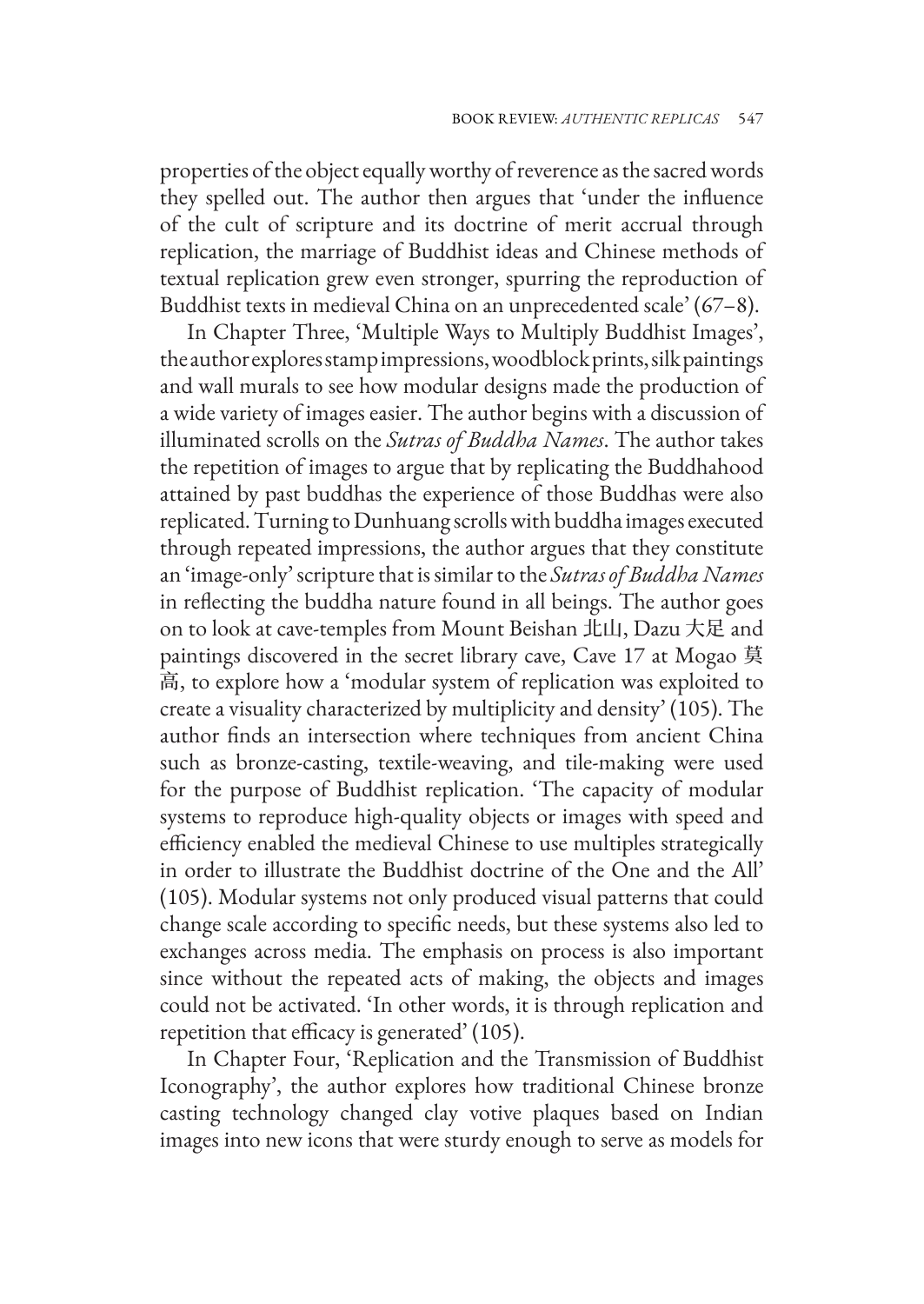further reproduction in Japan. By focusing on votive tablets made of soft materials such as clay or certain metals, the author investigates how these votive plaques became reliable replications of Buddhist images that led to the spread of these designs across Asia. 'The metal plaques produced in medieval Japan provide an interesting insight into how the modular system of reproduction was employed to enrich Buddhist material culture. Exploiting the malleability of soft metals, the Japanese used the techniques of repoussé to reproduce images and object types transmitted from the mainland. With existing tiles serving as modules, they created variations and generated composite imagery for reproductions in both clay and metal' (135).

In Chapter Five, 'Replicating the Buddha's True Appearance', the author investigates how models known as *yang* 樣 were used to create multiples of well-known icons, including the famous Seiryōji 清涼寺 Buddha modeled on a Chinese image that was in turn based on the King Udayana image. The well-known legend is that King Udayana, missing the Buddha's presence while he went to preach to his mother in heaven, had an image carved in his likeness so that they would not be apart. Notably, the Seiryōji Buddha has two origins, both emphasizing that this image is a copy. No claims to originality are needed for the image to be powerful. 'One story relates to the creation and transmission of the Buddha's first image, the other story, told by the corporeal relics inside the image body forges a connection with the actual body of the historical Buddha. All the biographical and physiological references were meant to prove that the Seiryōji image was a truthful and valuable copy' (166). When the statue arrived in Japan, it started a new lineage of images because it was the first of its kind in Japan. As the author puts it, 'on a physical and practical level, the flexible size and material of *yang* made them particularly useful for transmitting iconography across regions unlike molds, which are not always easy to transport. More importantly, replicating from a renowned and potent *yang* brings forth efficacy, insisting on following a certain *yang* shortens or even eliminates the distance between secondary copies and the primary copy (i.e., the *yang*)' (167–8).

In Chapter Six, 'Manifesting the Buddha's Body in Reliquaries', the author investigates the ontology of Buddha relics to argue that reliquaries functioned both to hide the Buddha's body as well as to shed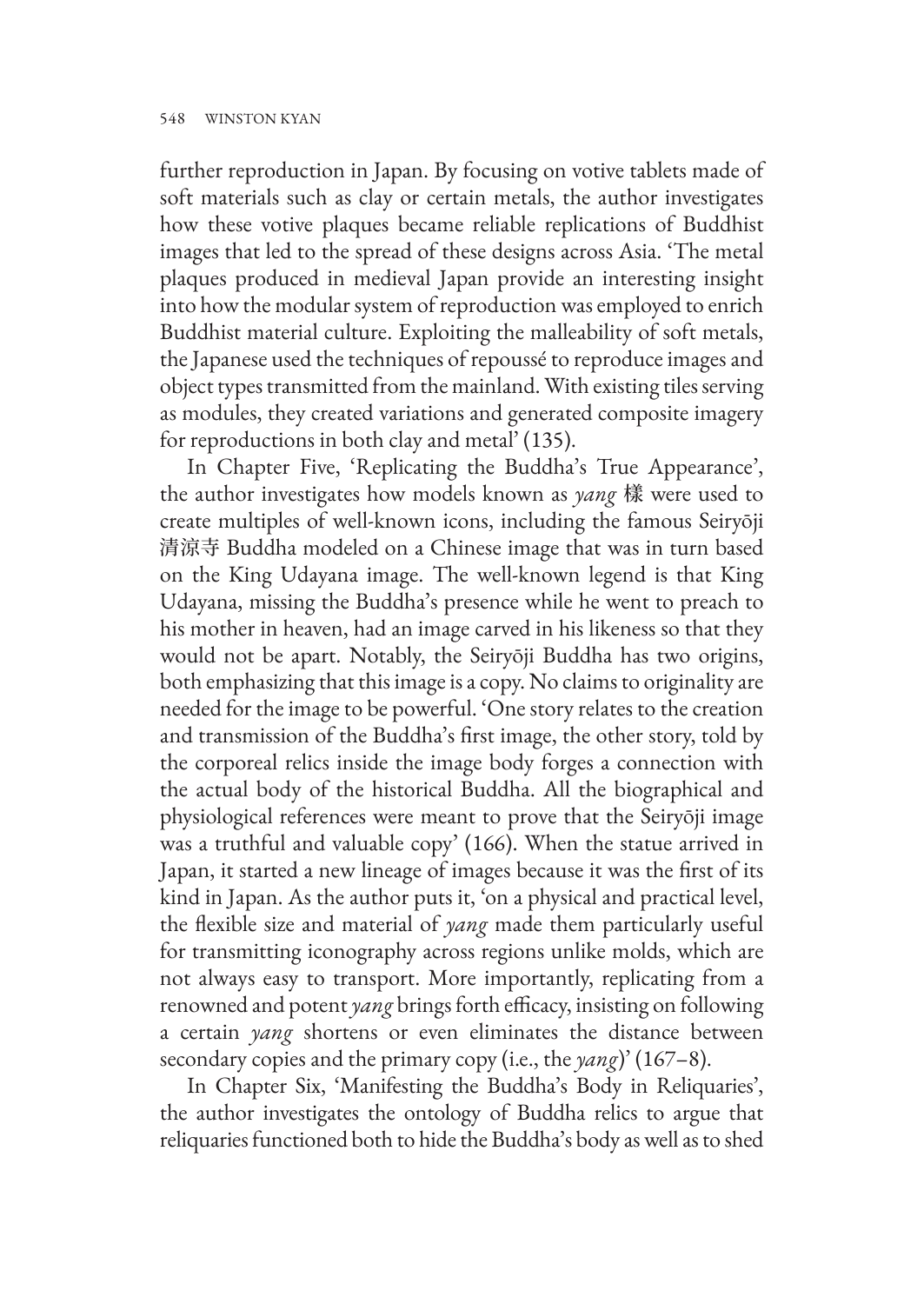light on his presence in the here and now. As for the Buddha Śākyamuni, his relics, or *śarīra*, came about after he achieved nirvana and his body cremated. At that event, eight rulers from surrounding kingdoms began fighting over the Buddha's *śarīra*, eventually settling on dividing the *śarīra* into eight parts. Each of the kingdoms then erected a stupa to enshrine the *śarīra*. The need for *śarīra* far outpaced these eight deposits and legitimizing narratives to create new and unlimited *śarīra* soon developed. 'Buddhists then found comfort in texts in which the Buddha himself provided what can only be called a recipe for manufacturing *śarīra* whenever the supply of real relics ran out. Such texts stated that beads made of precious materials such as gold, silver, beryl, crystal, agate and glass to be *śarīra*' (173)"3 Moreover, 'the relationship between *śarīra* and the Buddha's perished body continued to occupy the minds of Buddhist practitioners in the Song 宋 dynasty. Inscriptions discovered in Song relic burials reveal an attempt to differentiate major categories of *śarīra* on the basis of physical experience and their relationship with the Buddha's body. Words such as *gu* 骨 (bone), *shen* 身 (body) and *sheli* 舍利 *(śarīra)* used interchangeably during the Tang dynasty to denote *śarīra* no longer referred to the same thing. Sheli, the Chinese transliteration of *śarīra* now denoted tiny relic grains, which were considered material proof of the discipline, meditation, wisdom, and endurance displayed by a meritorious being. By contrast, *zhenshen* 真身 was reserved for relics in the form of human bones' (173). The limitless source of *śarīra* along with the evermore popular relic cult meant that the production of reliquaries also flourished during the Tang 唐 and Song 宋 periods. Indeed, it was the reliquaries that allowed the Buddha's relics to be identified as special remains.

Chapter Seven, 'Reenacting the Devotional Act of Relic Burial', examines relics, reliquaries and the votive act of donating relics within the context of King Qian Chu 錢俶 (929–988, r. 947–978), the last ruler of the Wuyue 吳越 Kingdom before it was annexed by the Song. In particular, it focuses on Qian Chu's efforts to create eighty-four thousand miniature stupas along the lines of the great Indian King Aśoka (r. ca. 269–232 BCE). Each of these miniature stupas were made

<sup>3</sup> Shen, *Authentic Replicas*, 173.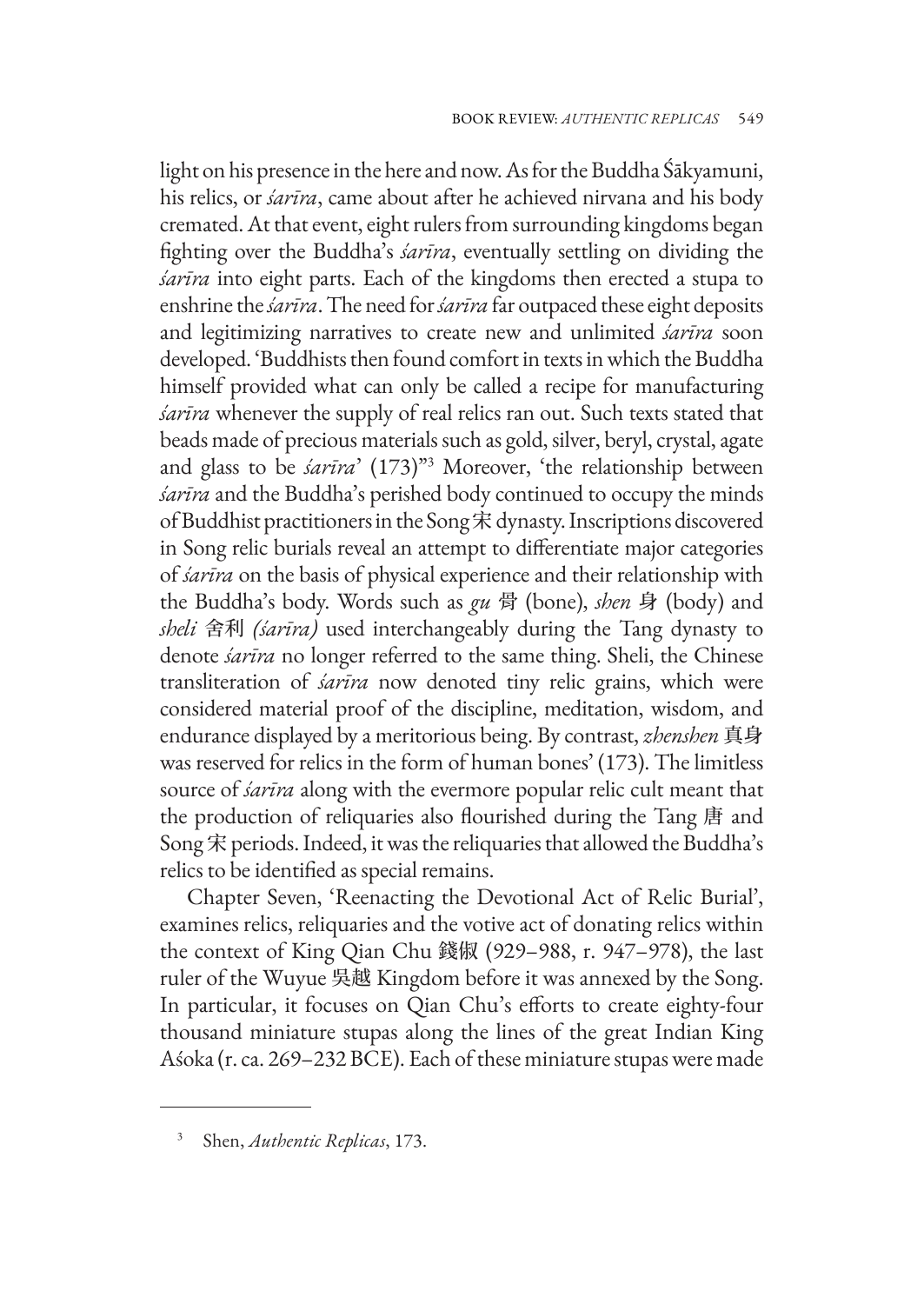of precious metals and each contained a print of the *Dhāraṇī Sutra of the Seal of the Precious Casket*, also commissioned by Qian Chu. Qian Chu's mission is seen by historians as harking back to King Aśoka's project, which comprised Aśoka collecting all the *śarīra* from the Buddha's cremation and redistributing them in eighty-four thousand stupas that he placed all over his kingdom. The author then states that, '… the Qian Chu reliquaries and their replicas reveal a distinctive situation for historians of Chinese art. Rather than a clear-cut division between a copy and the original there are numerous examples of objects that enjoyed the ontological status of both an original and a copy. Therefore, instead of trying to force an object into only one category, it may be more fruitful to begin looking at things across a spectrum, along which the original sits at one end and the copy sits at the other'  $(214)$ .

There are many strengths in this complex and comprehensive work. First, the author embraces a transregional approach that tries to find connections between China and other regional powers of the same time period, including the Liao dynasty, Japan, and Korea. Indeed, China is taken as a country of regions, and discussed accordingly. Another strength is a close examination of objects that point to the author's curatorial background. Another strength are the copious illustrations with useful didactic captions. There are in total 113 color illustrations and 19 black and white. There is also an exceptional use of diagrams to illustrate arguments (129). Last but not least, Shen's study gets to the issue of process, asking not only why, but how images were replicated

For a book as ambitiously conceived and competently executed as this, it is hard to find fault. But if suggestions may be made, it is in reference to the lack of engagement with critical theory. And although Walter Benjamin is mentioned in passing on page 168, there is no meaningful engagement with his idea that mechanical reproduction alters the aura or singularity of the original.<sup>4</sup> Likewise, Jean Baudrillard's idea of the simulacrum as a copy without an original could have been engaged with to reach out to other subfields

Benjamin, 'The Work of Art in the Age of Mechanical Reproduction'.